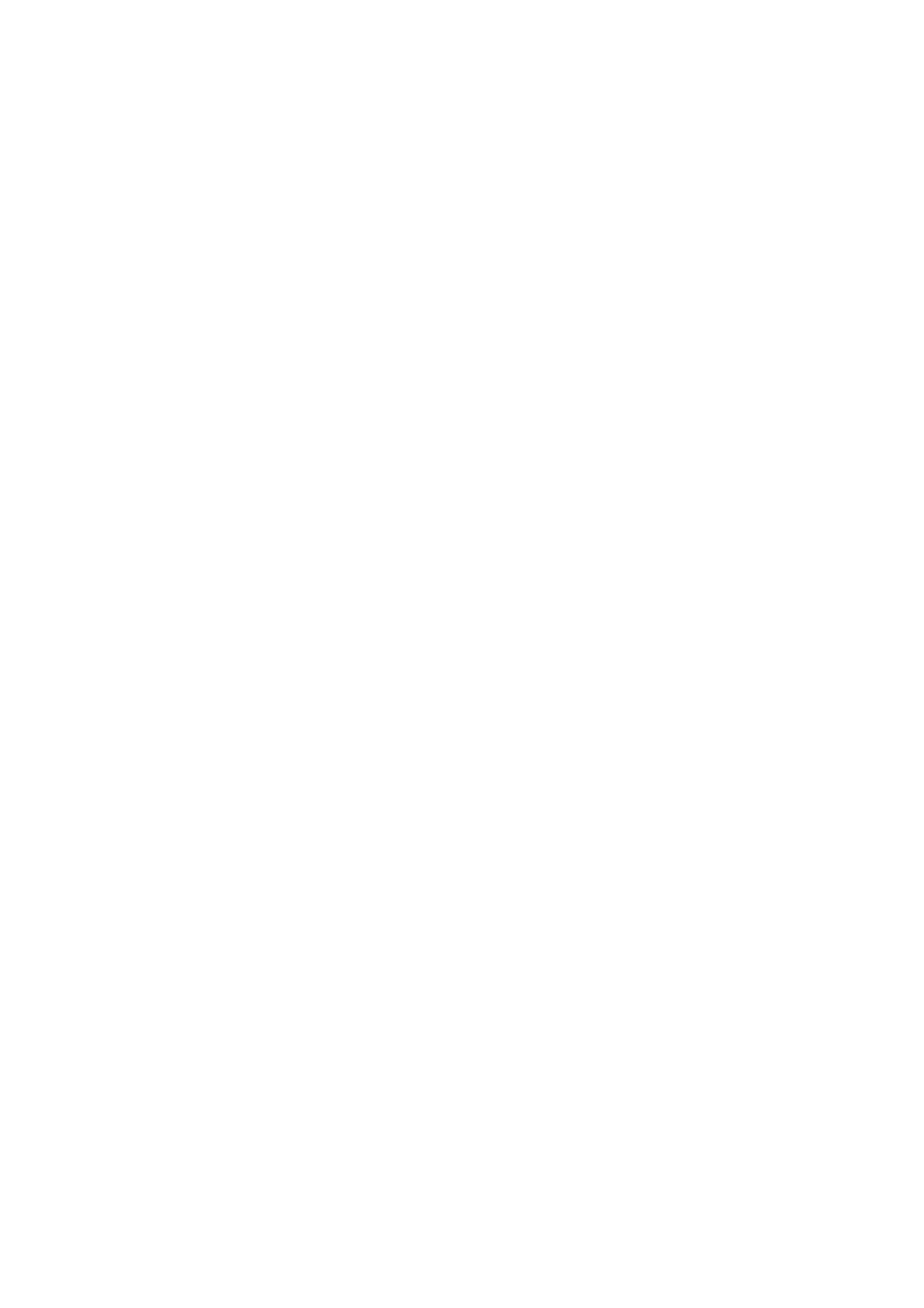#### Translations and other formats

For information on obtaining this publication in another language or in a large-print or Braille version please contact the Electoral Commission:

Tel: 020 7271 0500 Email: [publications@electoralcommission.org.uk](http://www.electoralcommission.org.uk/__data/assets/pdf_file/0007/105946/sp-hustings-rp-npc-ca.pdf)

#### Terms and expressions we use

You will normally be doing enough to comply with the law if you follow this guidance.

We use **'must'** when we refer to a specific requirement. We use **'should'** for items we consider to be minimum good practice, but which are not legal or regulatory requirements.

#### Our approach to enforcement

The Commission regulates political funding and spending. We are committed to providing those we regulate with a clear understanding of their regulatory obligations through our guidance documents and advice service.

Wherever possible, we use advice and guidance proactively in order to secure compliance. And we regulate in a way that is effective, proportionate and fair.

If you do not comply with legal or regulatory requirements you or your organisation may be subject to civil or criminal sanctions. You can find more information about the Commission's approach to enforcement at [www.electoralcommission.org.uk/party-finance/enforcement](http://www.electoralcommission.org.uk/party-finance/enforcement)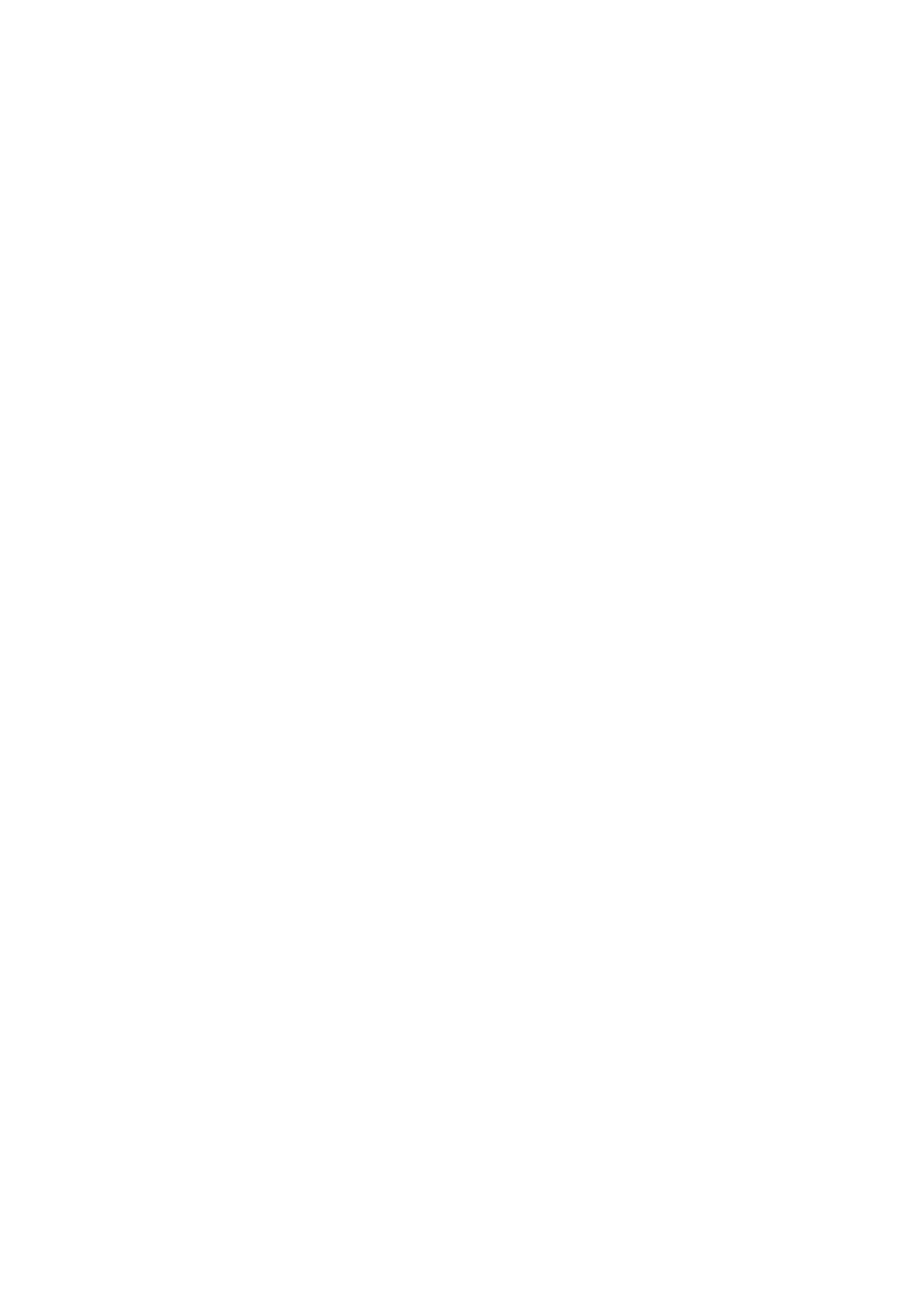## Regulated non-party campaigning

## Who this document is for:

Non-party campaigners who want to understand if they are spending on regulated campaign activity.

## This document covers:

- an introduction to regulated campaign activity
- the purpose test
- the public test
- what counts as regulated campaign activity
- applying the purpose test to different types of campaigns

## Related documents:

- [Introduction for non-party campaigning](http://www.electoralcommission.org.uk/__data/assets/pdf_file/0005/193073/introduction-for-non-party-campaigners-May-2016.pdf)
- [Overview of non-party campaigns](http://www.electoralcommission.org.uk/__data/assets/pdf_file/0010/193069/Overview-of-non-party-campaigns-May-2016.pdf)
- **[Managing non-party](http://www.electoralcommission.org.uk/__data/assets/pdf_file/0010/193078/May-2016-Managing-non-party-campaign-spending.pdf) campaign spending**
- [Joint campaigning for non-party campaigners](http://www.electoralcommission.org.uk/__data/assets/pdf_file/0008/193067/Joint-campaigning-for-non-party-campaigners-May-2016.pdf)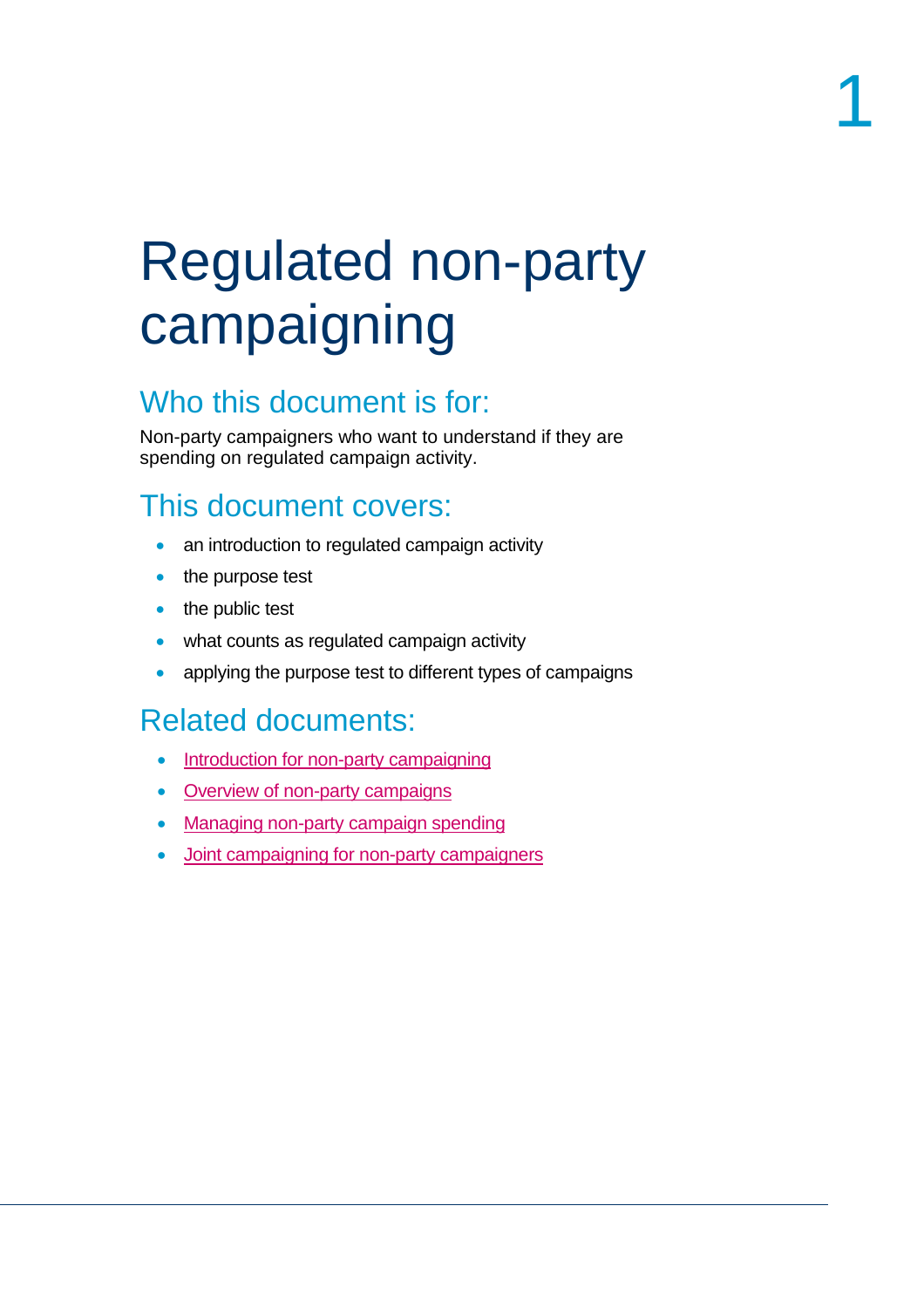## **Summary**

Under the Political Parties Elections and Referendums Act 2000 (PPERA), there are rules on what non-party campaigners can spend on regulated campaign activity in the run-up to certain elections.

This guidance explains what we mean by 'regulated campaign activity'.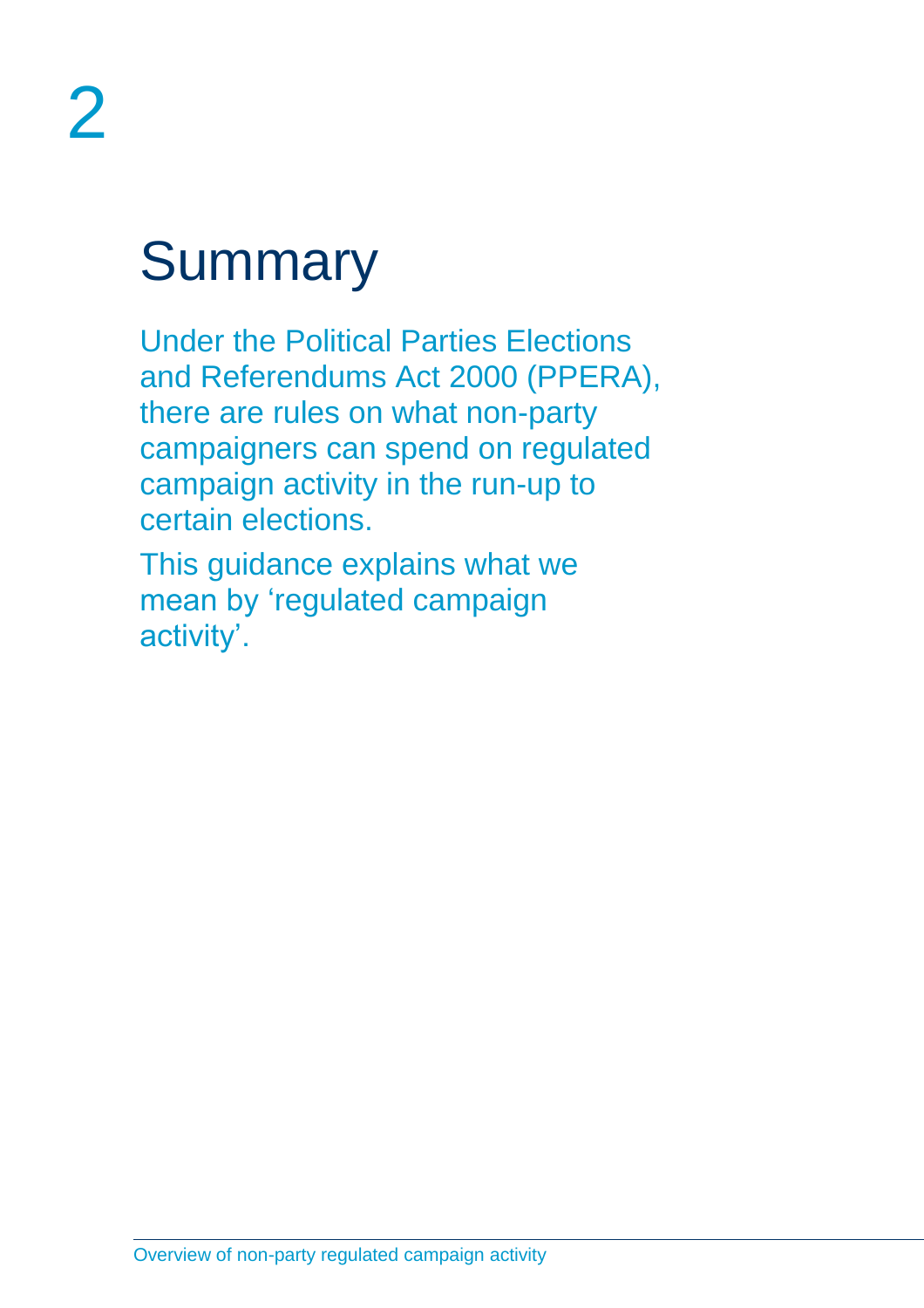## Introduction

Non-party campaigners are individuals or organisations that campaign in the run-up to elections, but are not standing as political parties or candidates.

In electoral law, these individuals or organisations are called 'third parties'. Where non-party campaigners have registered with the Electoral Commission they are called 'recognised third parties'; in our guidance, we call recognised third parties 'registered non-party campaigners'.

You may want to campaign on particular issues or for or against particular parties or candidates.

#### The two types of non-party campaigns

There are two types of non-party campaigns:

- **Local campaigns** non-party campaigns for or against one or more candidates in a particular constituency, ward or other electoral area
- **General campaigns** non-party campaigns for or against a political party, or particular categories of candidates, including campaigns on policies or issues closely associated with a particular party or category of candidates (for example, candidates in a certain age group)

This guidance covers general campaigns only. You can find more information on the two types of campaigns in Overview of [non-party campaigns.](http://www.electoralcommission.org.uk/__data/assets/pdf_file/0010/193069/Overview-of-non-party-campaigns-May-2016.pdf)

In the run-up to certain elections, there is a set time when the rules on spending and donations apply. We call this the 'regulated period'. The regulated period will differ depending on which election is being held.

If you spend, or plan to spend, more than £20,000 in England, or **£10,000 in any of Scotland, Wales or Northern Ireland** on regulated campaign activity during a regulated period, you must register with us as a non-party campaigner. You can find more information about registering with us in [Registering as a](http://www.electoralcommission.org.uk/__data/assets/pdf_file/0003/193062/Registering-as-a-non-party-campaigner-May-2016.pdf)  [non-party campaigner.](http://www.electoralcommission.org.uk/__data/assets/pdf_file/0003/193062/Registering-as-a-non-party-campaigner-May-2016.pdf)

If you register with us, you will have a higher spending limit. The spending limits will depend on which election you are

The PPERA rules on general non-party campaigning apply to the following elections being held on 5 May 2016:

- Scottish **[Parliament](http://www.electoralcommission.org.uk/__data/assets/pdf_file/0006/193038/Scottish-parliamentary-election-May-2016-non-party-campaigners.pdf)**
- [National](http://www.electoralcommission.org.uk/__data/assets/pdf_file/0019/193060/National-Assembly-for-Wales-and-PCC-elections-May-2016-non-party-campaigners.pdf)  [Assembly for](http://www.electoralcommission.org.uk/__data/assets/pdf_file/0019/193060/National-Assembly-for-Wales-and-PCC-elections-May-2016-non-party-campaigners.pdf)  **[Wales](http://www.electoralcommission.org.uk/__data/assets/pdf_file/0019/193060/National-Assembly-for-Wales-and-PCC-elections-May-2016-non-party-campaigners.pdf)**
- Northern Ireland [Assembly.](http://www.electoralcommission.org.uk/__data/assets/pdf_file/0007/193039/Northern-Ireland-Assembly-May-2016-non-party-campaigners.pdf)

Elections taking place in England on 5 May 2016 are covered by the rules on local campaigns only.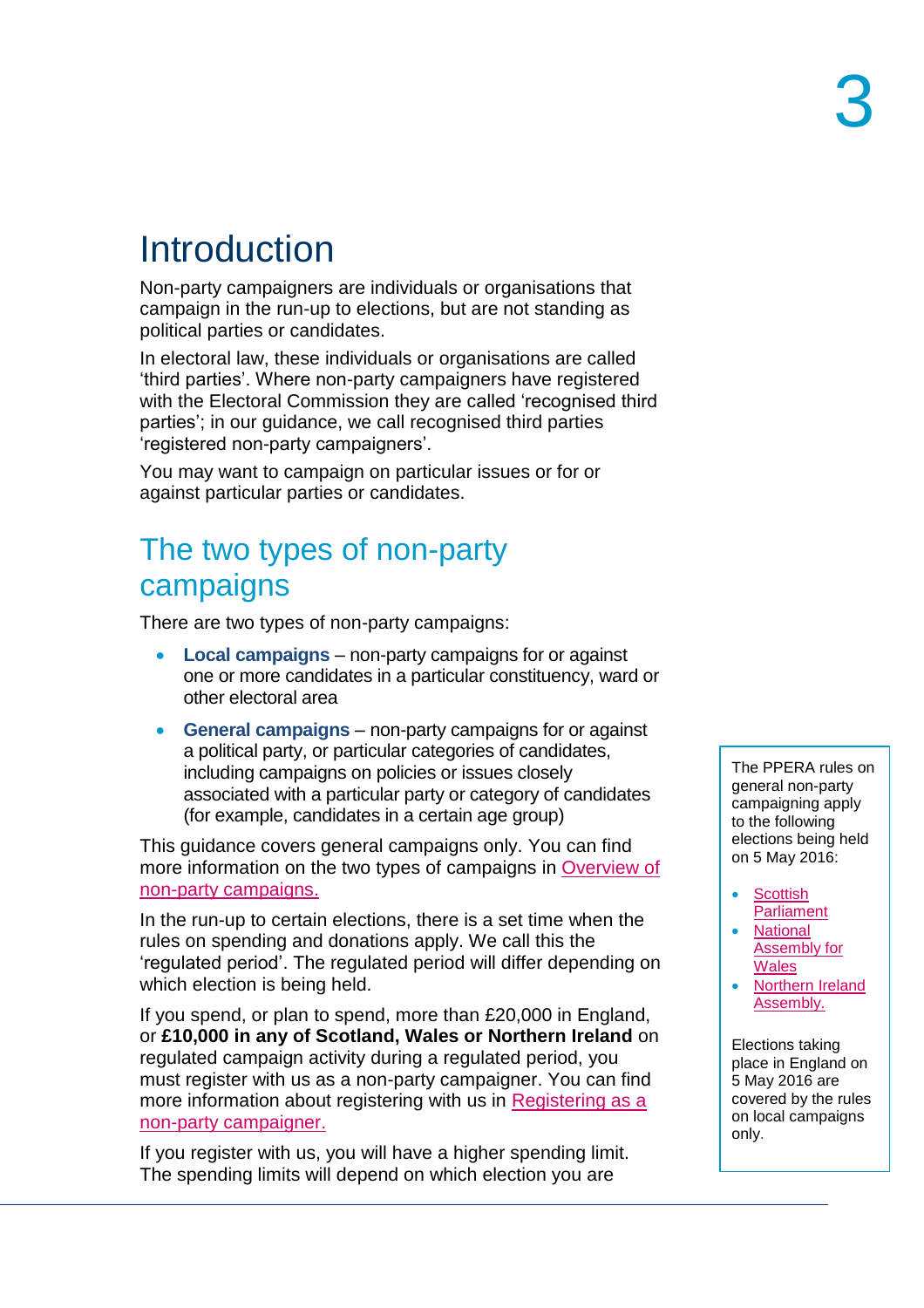campaigning in. Once you are registered, there are rules you must follow on donations, spending and reporting.

This guidance explains what we mean by 'regulated campaign activity'. You should read this guidance to understand whether spending on your campaigning is covered by the rules and if you need to register with us as a registered non-party campaigner.

## What is regulated campaign activity?

The non-party campaigning rules apply to spending on what we call 'regulated campaign activity'.

The following will be 'regulated campaign activity' if they can reasonably be regarded as intended to influence voters to vote for or against political parties or categories of candidates, including political parties or categories of candidates who support or do not support particular policies or issues (we call this the '**purpose test**'):

- press conferences or other media events that you organise
- transport in connection with publicising your campaign

As well as meeting the purpose test, spending on the following activities is only regulated if the activities are **also** aimed at, seen or heard by, or involve the public (we call this the '**public test**'): This applies to:

- the production or publication of election material (such as leaflets, adverts and websites)
- canvassing and market research (including the use of phone banks)
- public rallies and public events

This guidance explains how to apply these tests to campaign activities. To see more examples of how the rules apply, see our factsheets on [Common campaigning techniques.](http://www.electoralcommission.org.uk/i-am-a/party-or-campaigner/non-party-campaigners)

For more information on campaign activity, see:

• [Overview of non](http://www.electoralcommission.org.uk/__data/assets/pdf_file/0010/193069/Overview-of-non-party-campaigns-May-2016.pdf)[party campaign](http://www.electoralcommission.org.uk/__data/assets/pdf_file/0010/193069/Overview-of-non-party-campaigns-May-2016.pdf)  [activity](http://www.electoralcommission.org.uk/__data/assets/pdf_file/0010/193069/Overview-of-non-party-campaigns-May-2016.pdf)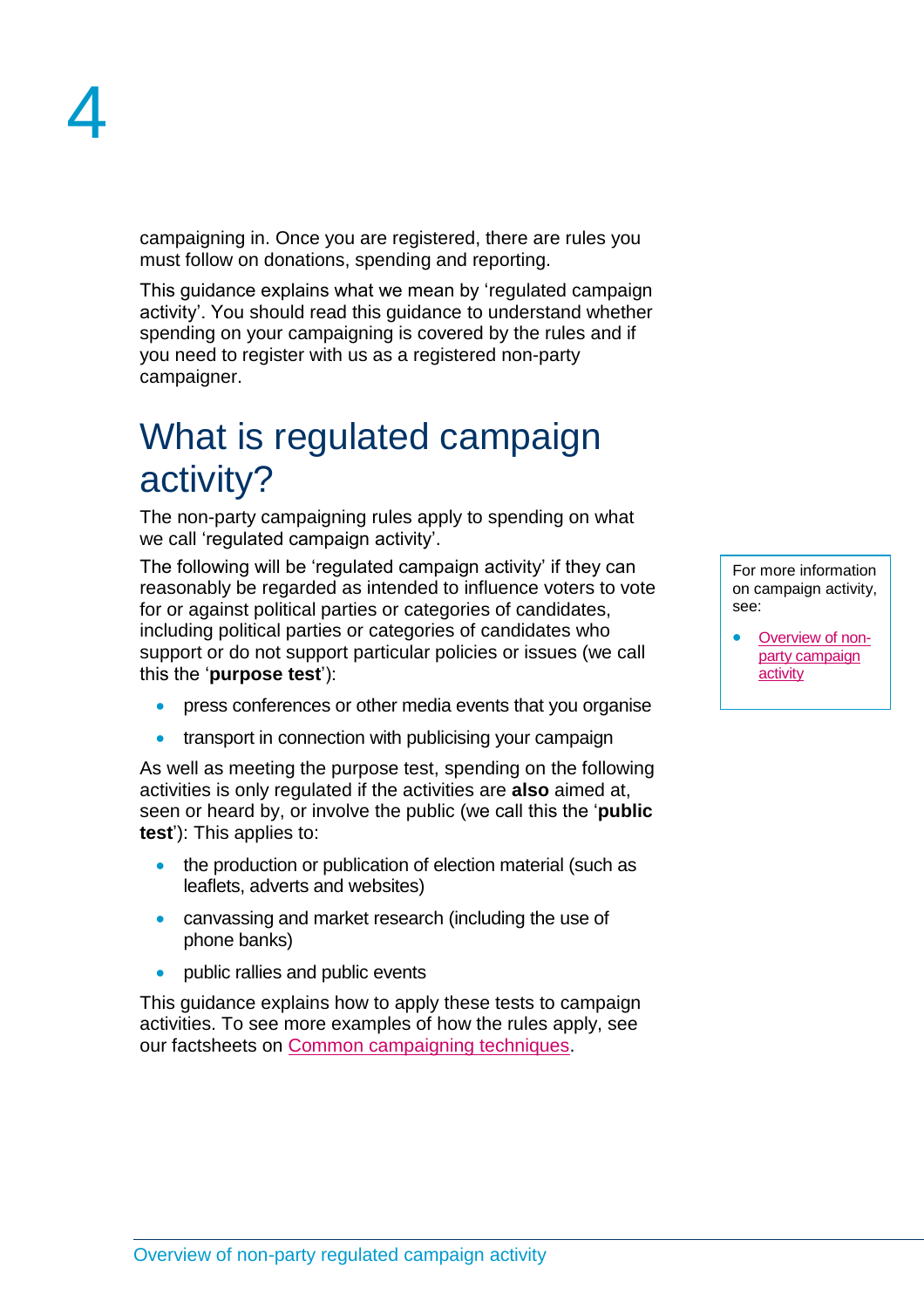## The purpose test

Spending on campaign activity during a regulated period will only be regulated if the activity can reasonably be regarded as intended to influence voters to vote for or against:

- one or more political parties
- political parties or candidates that support or do not support particular policies or issues or
- categories of candidate, for example, candidates in a certain age group

Campaign activity can meet the **purpose test** even if it does not name a particular party or candidate. For example, campaigning for a policy that is closely and publicly associated with one or more political parties can meet the **purpose test**.

Even if you intend your campaign activity to achieve something else, such as raising awareness of an issue, it can still meet the **purpose test** if it can also reasonably be regarded as intended to influence how people vote.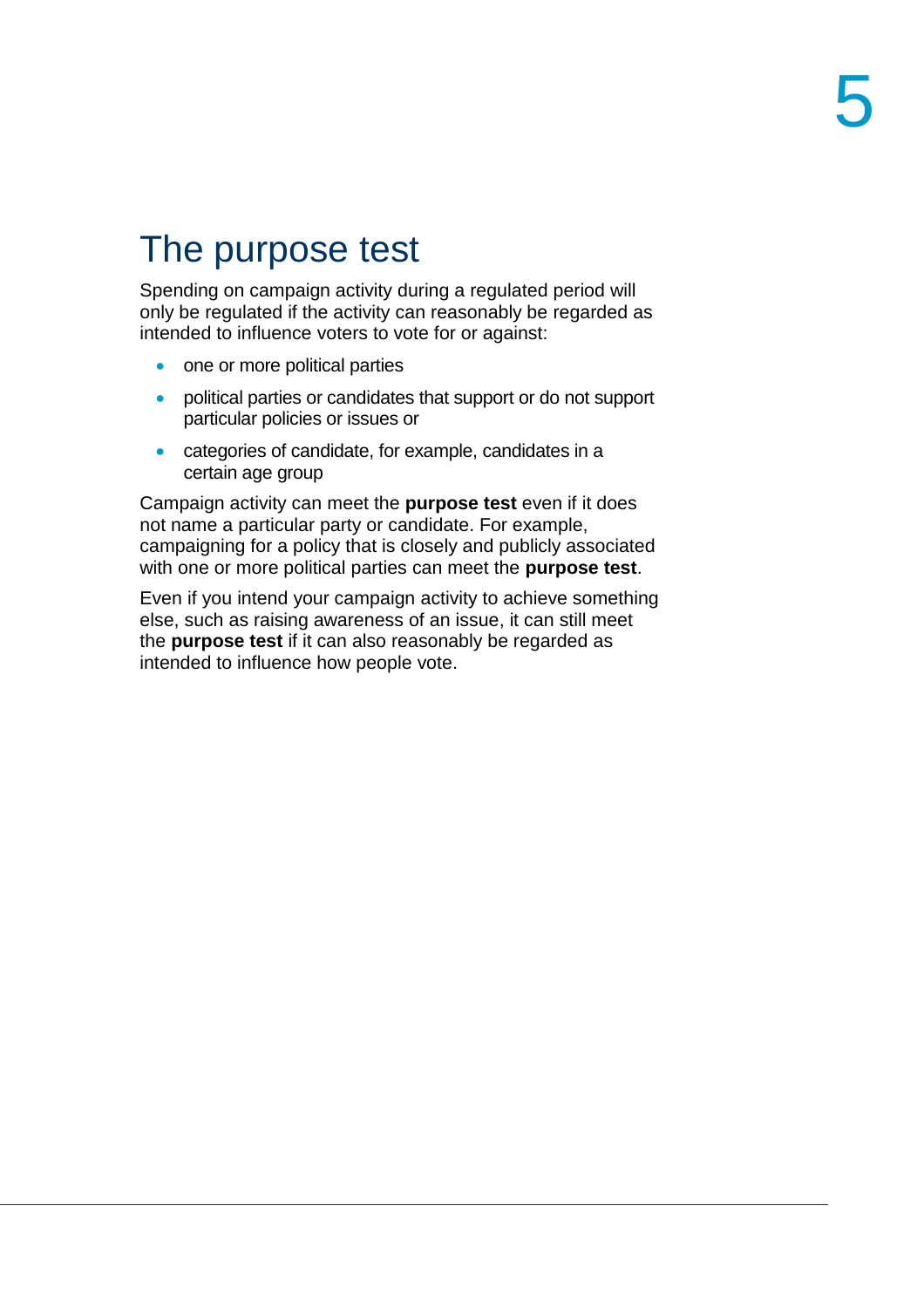#### Applying the purpose test

In almost all cases, an activity will meet the purpose test if it:

- identifies political parties or candidates who support or do not support your campaign's aims
- sets out or compares the position of political parties or candidates on a policy you are promoting in a way that can reasonably be regarded as intended to influence voters to vote for or against particular parties or candidates
- **•** promotes or opposes policies which are so closely and publicly associated with a party or parties or with categories of candidate that it is reasonable to regard your campaign activity as intended to influence voters to vote for or against political parties or candidates

#### **How to decide whether your campaign activity meets the purpose test**

To assess whether your campaign meets the purpose test you should consider:

**Tone**. For example, is the tone of your campaign negative or positive towards a political party or parties, or category of candidate, or a policy that a party or category of candidate supports or does not support?

**Context and timing**. For example, are you campaigning on an issue that is prominent in public debate? Are you campaigning on an issue that clearly represents an area of difference between political parties? Are you campaigning as a reaction to a policy or position of a political party? Are you campaigning close to the date of an election (campaigning very close to an election may make it more likely that you will pass the purpose test)?

**Call to action**. For example, is your campaign asking people (whether explicitly or implicitly) to vote for a particular political party, parties or category of candidate at an upcoming election?

**How a reasonable person would see your activity**. Would a reasonable person regard your campaign as intended to influence people's voting choices?

These factors should be considered as a whole rather than individually. If, on balance, the answer to these questions is yes, it is more likely that your campaigning activity will meet the **purpose test**.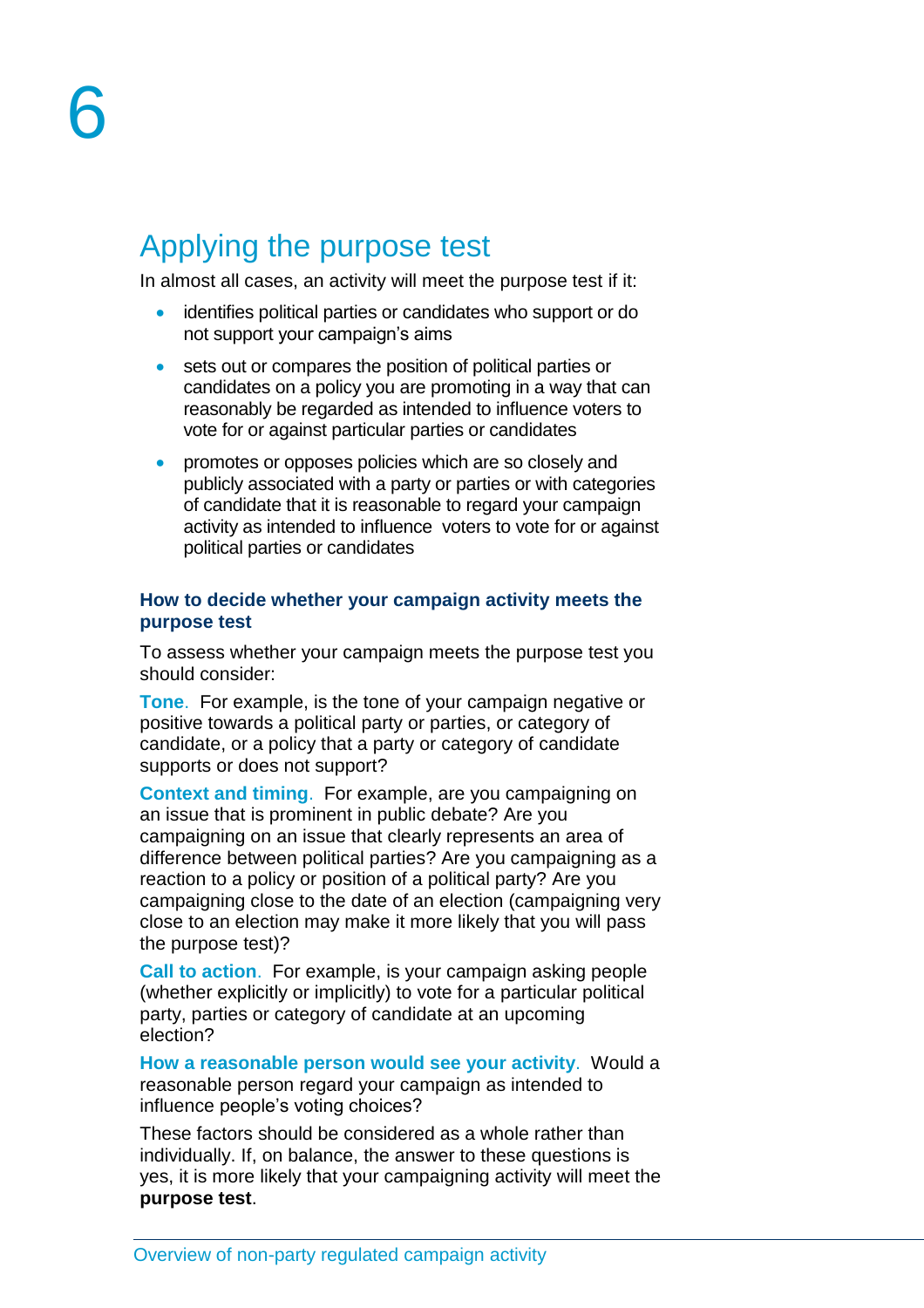## The public test

Even if they meet the **purpose test**, the following activities will only be regulated campaigning activity if they also meet the **public test** – that is, if the activity is aimed at, seen or heard by, or involves the public, or a section of the public:

- production or publication of election material
- canvassing and market research
- public rallies or other public events

#### **Members and committed supporters**

Your organisation's official members or 'committed supporters' (people who support your organisation in the same way as members) will **not** be considered part of the public.

The exact nature of 'committed supporters' will vary between organisations, but they could include:

- regular donors by direct debit
- people with an annual subscription
- people who are actively involved in your organisation

Generally, activities aimed exclusively at your members or committed supporters will not meet the public test and so will not be considered regulated campaign activity.

If you are an umbrella organisation, or have a federated structure with autonomous branches, you will need to consider how to establish the facts about who are your members and committed supporters.

#### **People you regularly communicate with**

People that your organisation regularly communicates with, such as people who:

- have signed up to social networking sites or tools (for example, Facebook groups or Twitter feeds)
- are on mailing lists that have been compiled for general commercial purposes (for example, a business's customer records)
- have signed up for email updates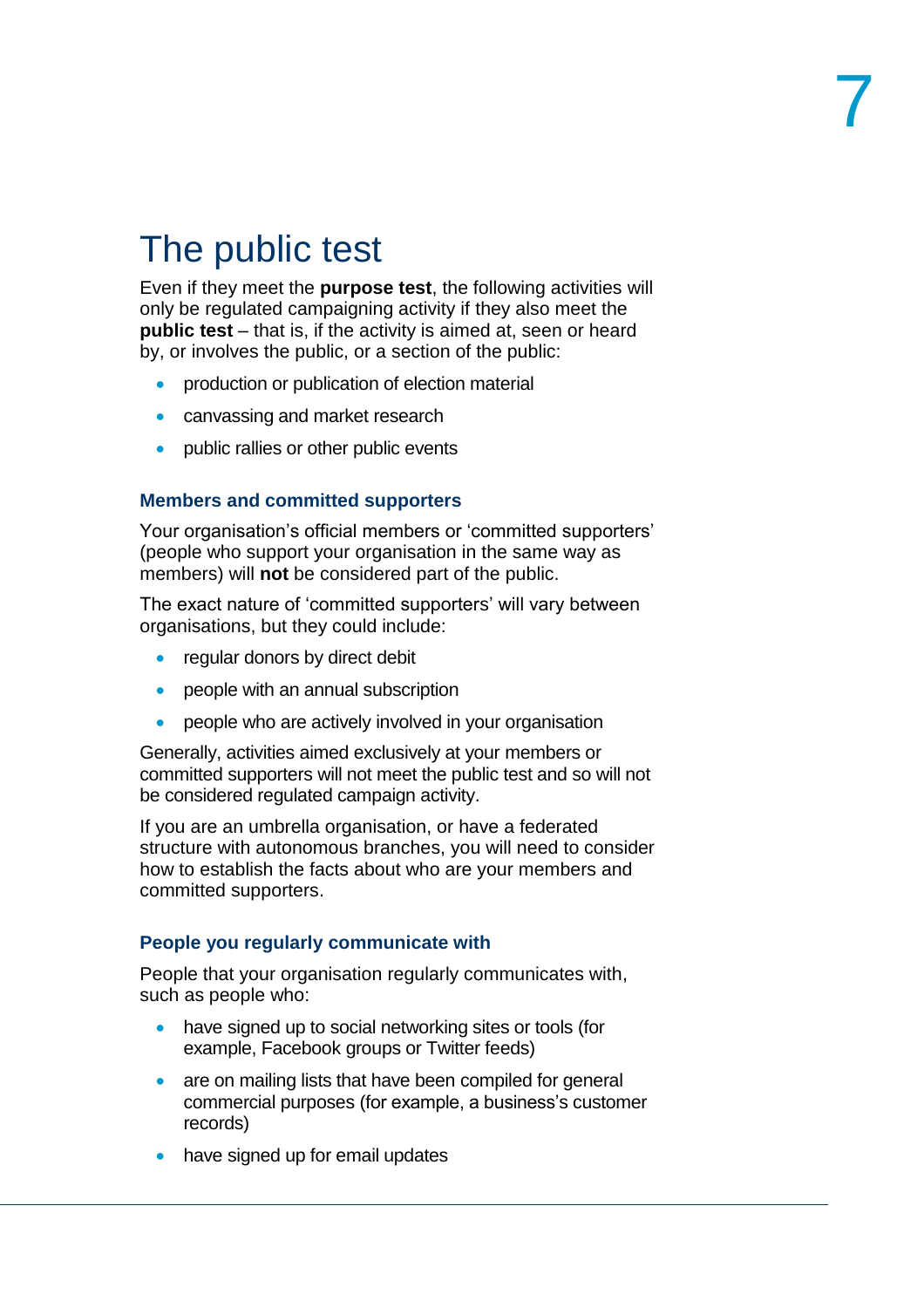are members of the public **unless** they are also members or committed supporters of your organisation.

#### **Communications that go both to the public and to members and/or committed supporters**

Your organisation may have a general mailing list that includes members, committed supporters and other people you regularly communicate with.

In such cases, you should make an honest and reasonable assessment of what proportion of those on the mailing list are members of the public and what proportion are your organisation's members and committed supporters; and apportion the costs that relate to communicating with members of the public to your regulated campaign spending.

For more information on how to apportion the cost of a regulated campaign activity see

[Managing non](http://www.electoralcommission.org.uk/__data/assets/pdf_file/0010/193078/May-2016-Managing-non-party-campaign-spending.pdf)[party campaign](http://www.electoralcommission.org.uk/__data/assets/pdf_file/0010/193078/May-2016-Managing-non-party-campaign-spending.pdf)  [spending](http://www.electoralcommission.org.uk/__data/assets/pdf_file/0010/193078/May-2016-Managing-non-party-campaign-spending.pdf)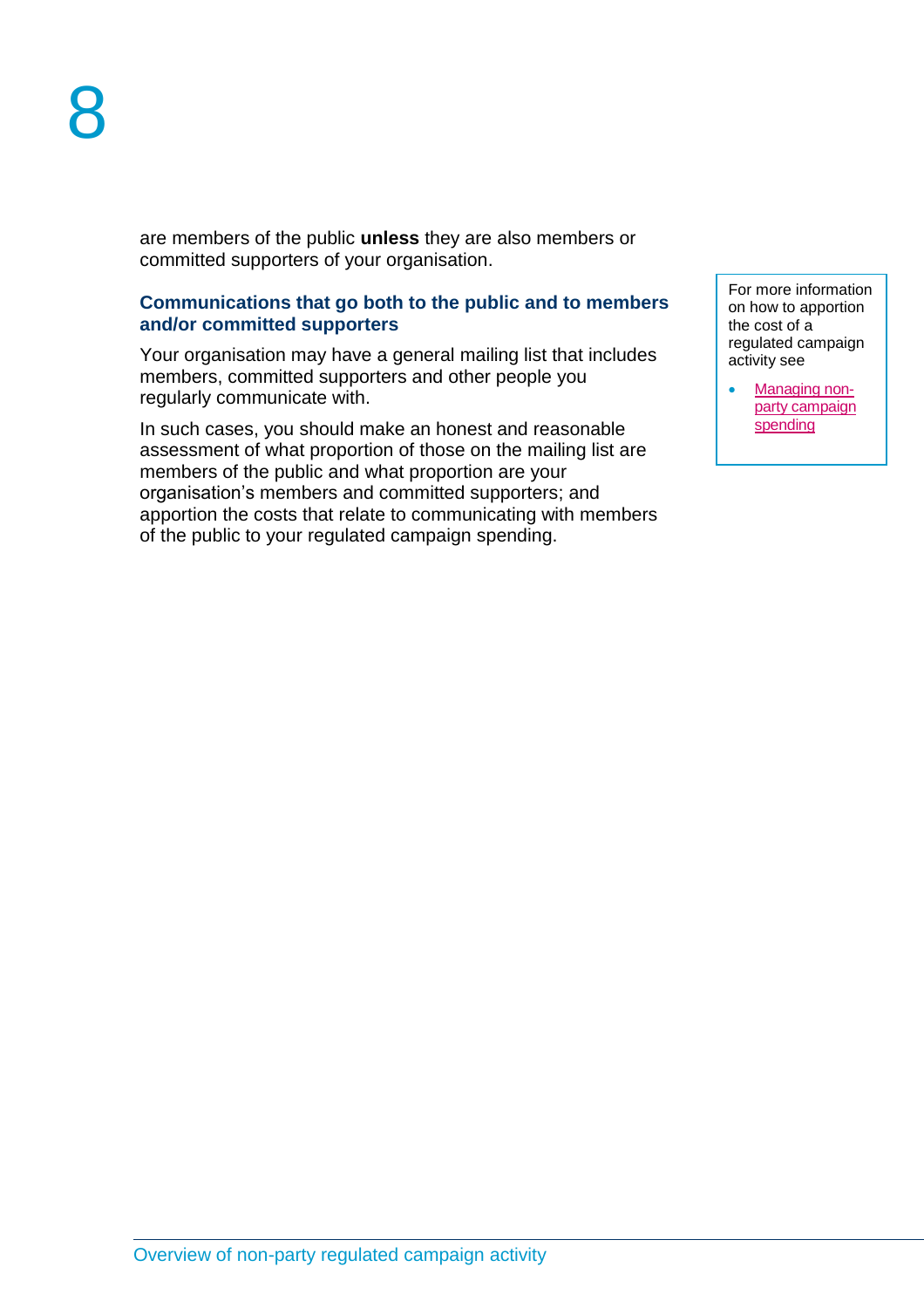## Regulated campaign activities

This part of the guidance explains when an activity will be a regulated campaign activity.

#### Election material

*The production or publication of election material (such as leaflets, adverts and websites) will be regulated campaign activity if the material meets the purpose test and the public test.*

For information on the purpose test, refer to page 5.

#### **Material that you send to your members or committed supporters**

Material you send to members or committed supporters does not count as election material, as long as it deals with issues that fall within your organisation's aims and objectives.

#### **Websites and blogs**

Website content, including blogs, will meet the **public test**. It will also meet the **purpose test** if it:

- contains content than can reasonably be regarded as intended to influence voters; and
- is advertised (or otherwise promoted) to the public in connection with your campaign.

Advertising or promoting can include:

- giving the website address as a source for more information on other campaign material, or in other communications such as email updates
- enhancing the website's position in search engine result lists
- placing links on other websites
- organised viral marketing or similar activities.



Regulated campaign activity does not include:

- anything (except adverts) appearing in a newspaper or on a licensed broadcast channel
- translating material to or from Welsh from or into English
- volunteer time, including time spent by your staff that you do not pay them for
- reasonable costs incurred that are attributable to an individual's disability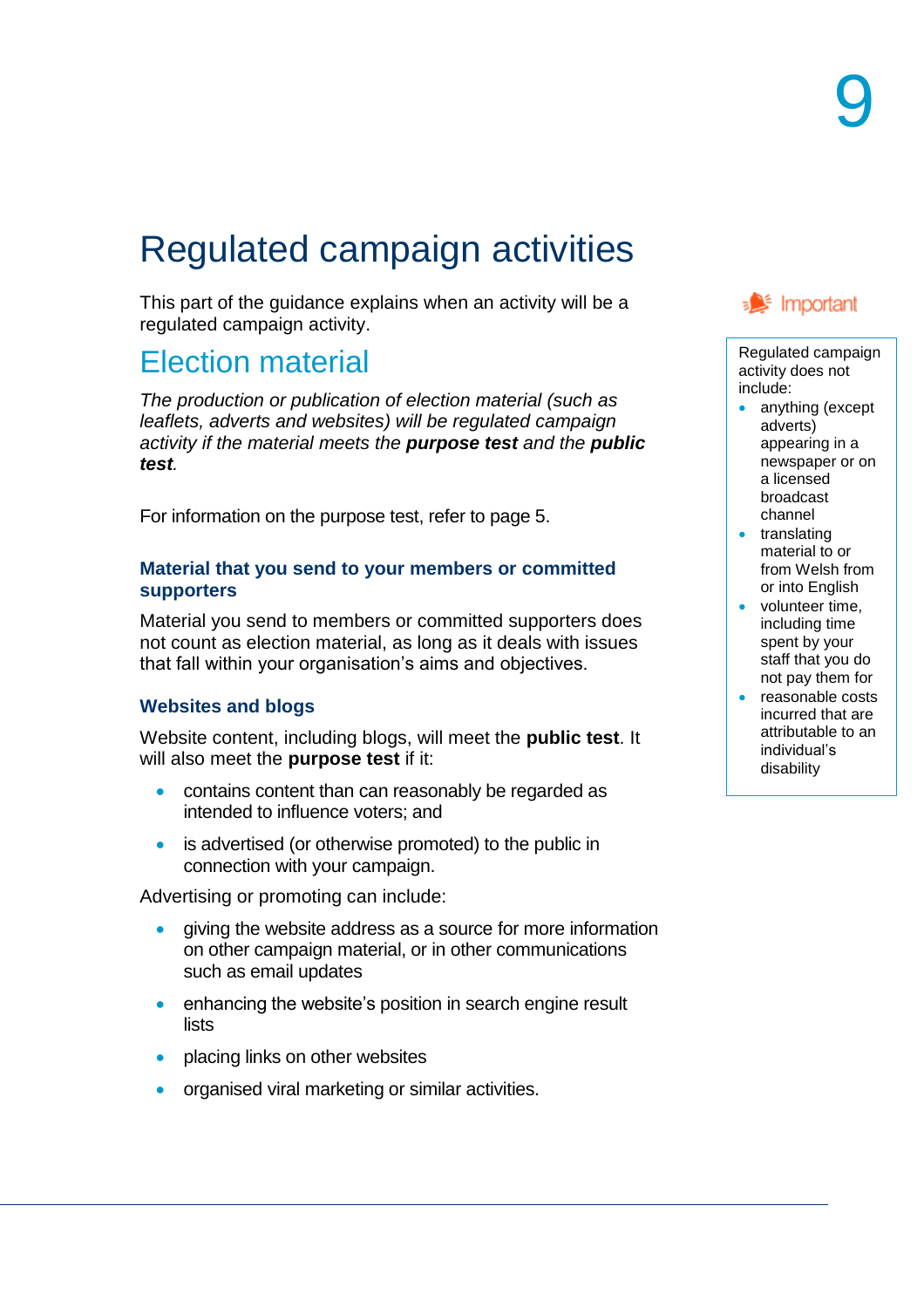# 10

#### **Social media**

Generally, all material published on social media as part of a campaign will meet the **public test**. You will need to consider whether it meets the **purpose test**.

If spending on social media meets the purpose and public tests, you must account for the cost of producing, updating and distributing this material. In many cases, the costs of posting material on a social media site, for example sending a tweet or updating a Facebook page, will be negligible.

More information on managing your spending on social media can be found in [Managing non-party](http://www.electoralcommission.org.uk/__data/assets/pdf_file/0010/193078/May-2016-Managing-non-party-campaign-spending.pdf) campaign spending.

#### **Newspapers and periodicals**

The production or publication of any content – other than an advertisement – in a newspaper or periodical (including online versions of newspapers and periodicals) is **not** regulated campaign activity.

However, if you **advertise** in a newspaper or periodical, the advertisement **will** be considered election material if the advertisement meets the purpose and public tests.

#### **Imprints on election material**

An imprint is added to election material to show who is responsible for its production. It helps to ensure that there is transparency about who is campaigning at an election. An imprint **must** be included on all printed election material. An imprint **should** be added to all electronic material.

You can find further information in our [factsheet.](http://www.electoralcommission.org.uk/__data/assets/pdf_file/0004/166225/fs-imprints-npc.pdf)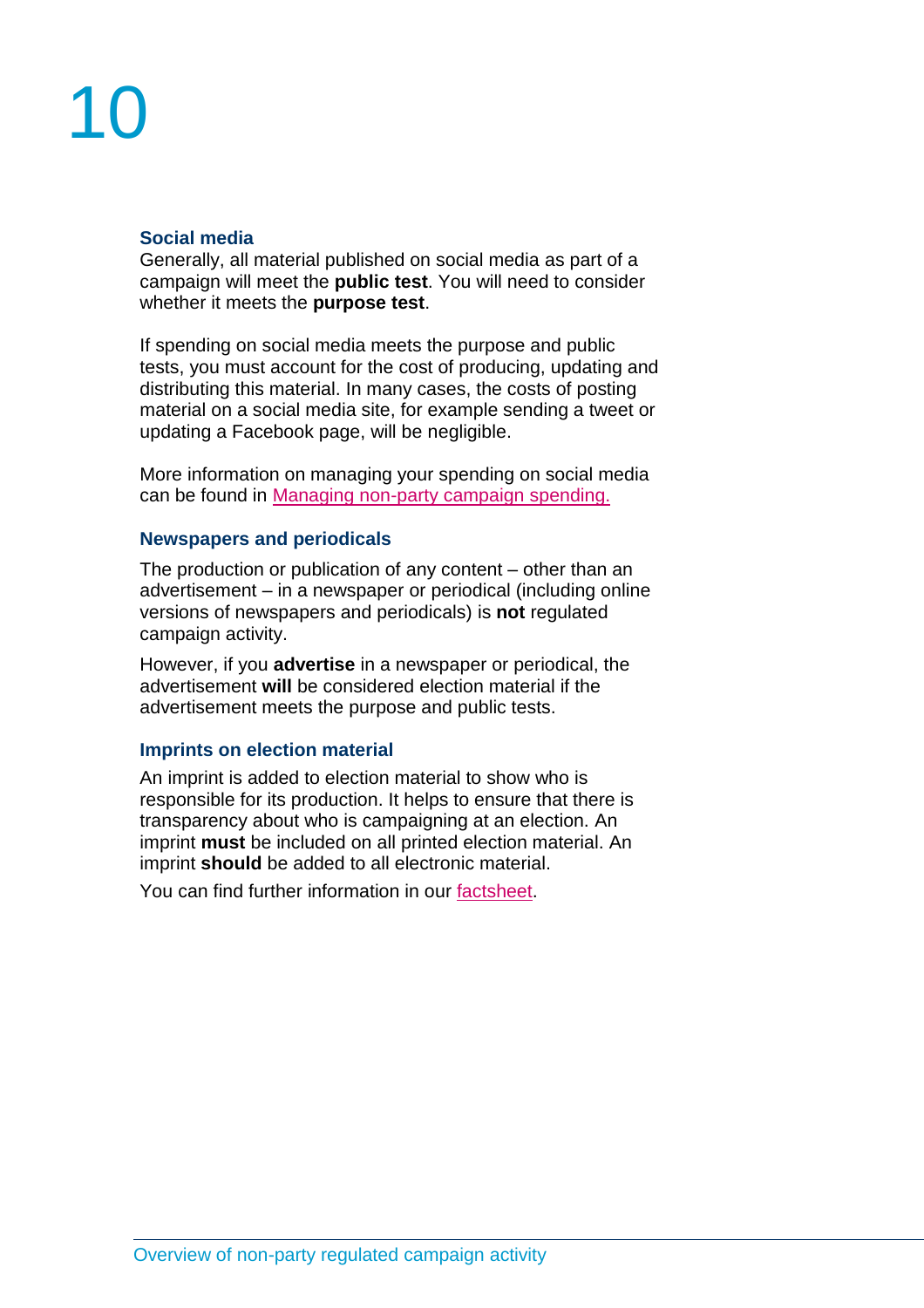## Canvassing or market research

*Canvassing or market research will be regulated campaign activity if it meets the purpose test, and the public test.*

For information on the purpose test, refer to page 5.

Canvassing and market research may include activities such as:

- door knocking or other ways to canvass or collect information from members of the public
- using phone banks to call members of the public to promote a particular party or categories of candidate, or to find out how an individual intends to vote

#### **The public test**

If your canvassing or market research activity meets the **purpose test** but is conducted only with your organisation's members and/or committed supporters, it will **not** be regulated campaign activity because it does not meet the **public test**.

For more information on who are your organisation's members and committed supporters, refer to page 7.

#### ∍<sup>€</sup> Important

Regulated campaign activity does not include:

- canvassing, or undertaking market research on, your members or committed supporters
- volunteer time. including time spent by your staff that you do not pay them for
- translating material from English into Welsh or Welsh into English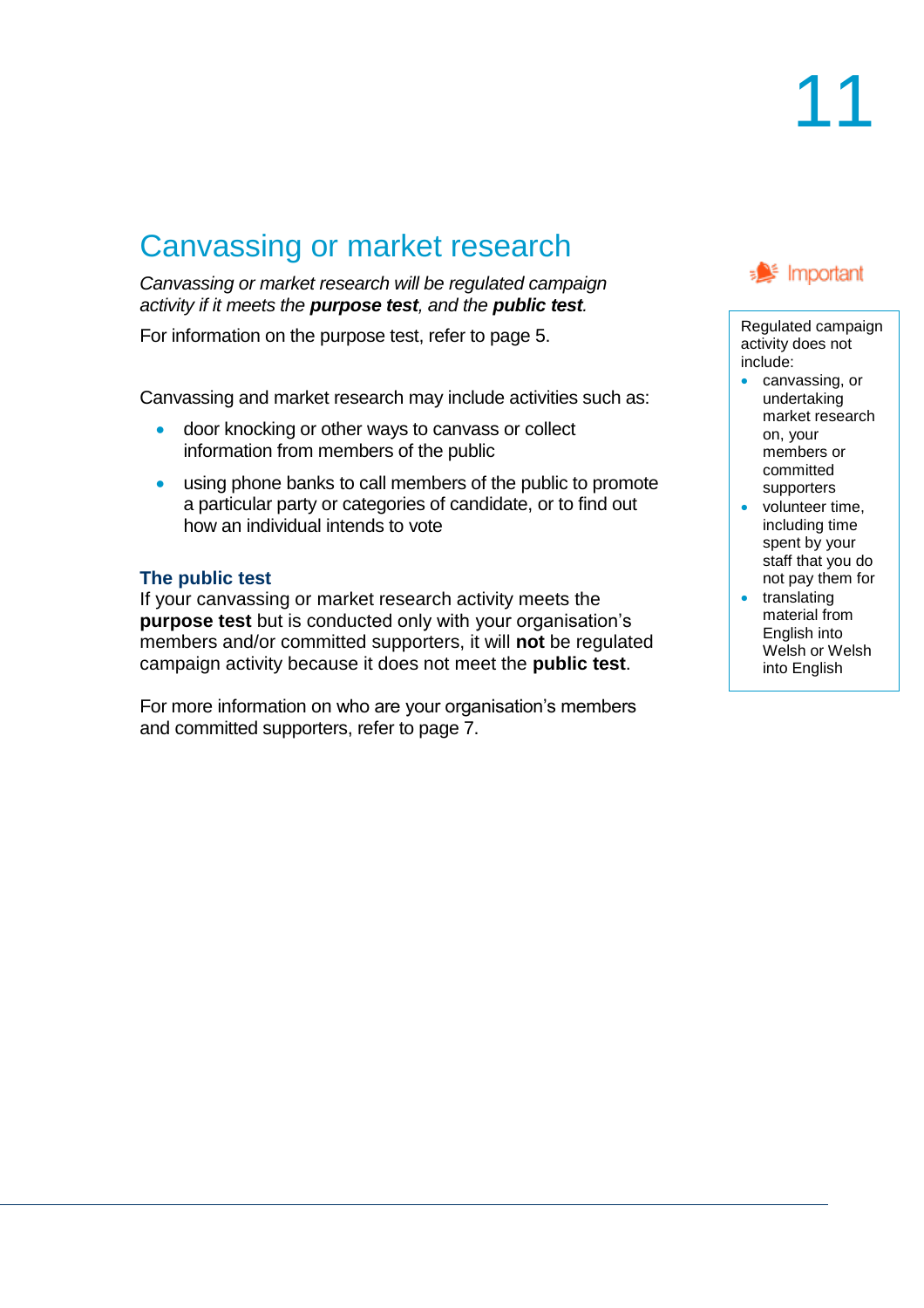#### Press conferences and media events

*A press conference or media event will be considered regulated campaign activity if it is organised by you or on your behalf, and it meets the purpose test.*

For information on the purpose test, refer to page 5.

The media will often ask organisations for comment on particular issues or events. If you are responding to queries from the media, any comment or statement made by you will **not** be considered regulated campaign activity.

Press releases will not generally be considered regulated campaign activity if they are only sent to the media.

If you do not specifically invite the media to an open event you are holding, but the media attend anyway, it will not generally be regarded as a media event. However, it may be regarded as a public rally or event. For more information on public rallies and events, refer to page 14.

If you hold a members only event that you invite the media to, this will usually be a media event.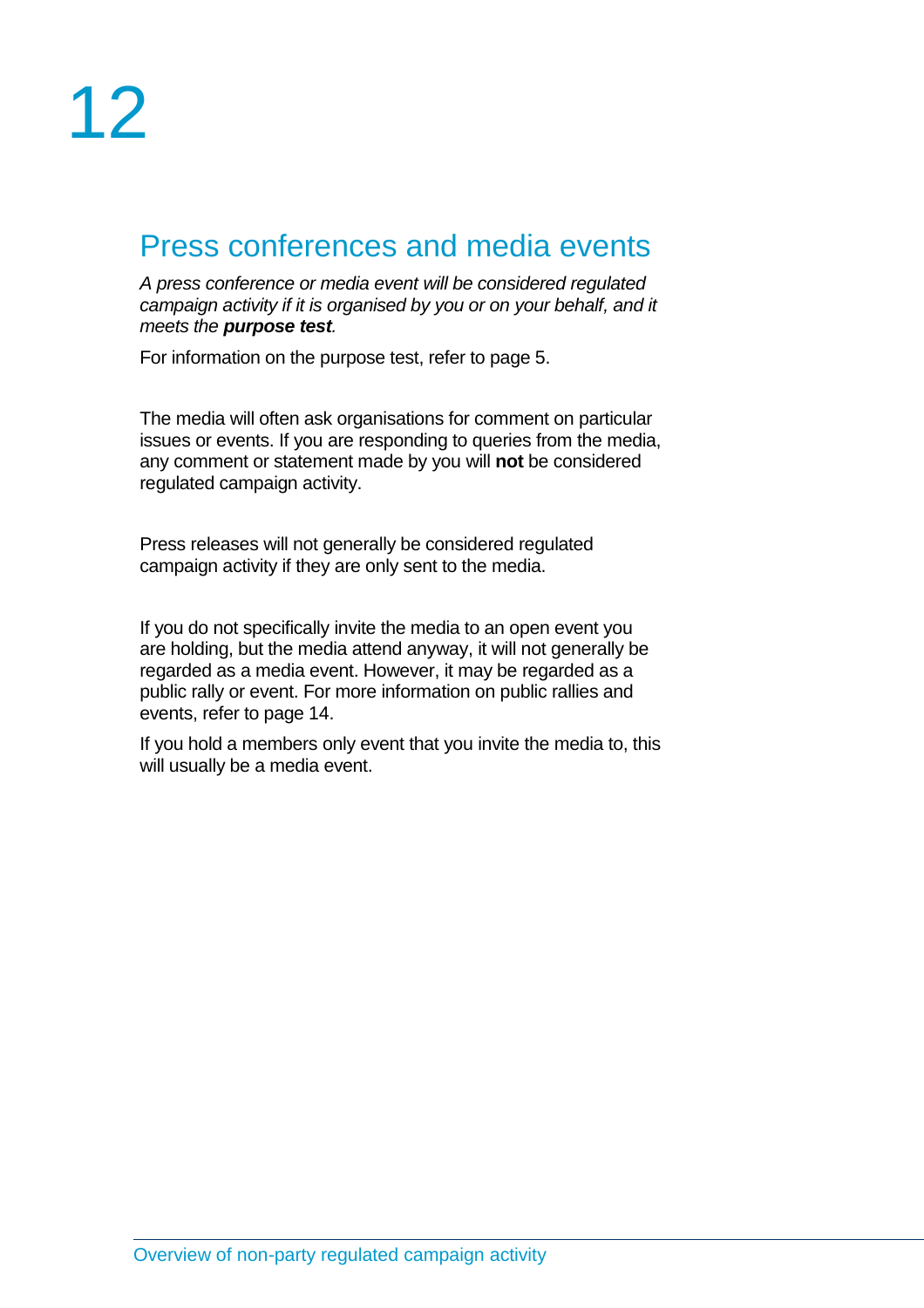### Transport in connection with publicising your campaign

*Transport costs will be considered regulated campaign activity if you transport people in order to publicise a campaign that meets the purpose test.*

For example, you may have a 'battle bus' that you use as part of your campaign.

For information on the purpose test, refer to page 5.

Most spending on transport is unlikely to fall within this category of regulated campaign activity. However, spending on transport may fall within another category of regulated campaign activity.

For example, if you hire a van and place advertisements on the van, this may count as election material, or if you hire a mini bus to take your supporters to a public rally, the transport costs may need to be counted as part of the costs of holding the public rally.



Regulated campaign activity does not include reasonable personal expenses incurred by an individual in travelling or providing for the individual's personal needs.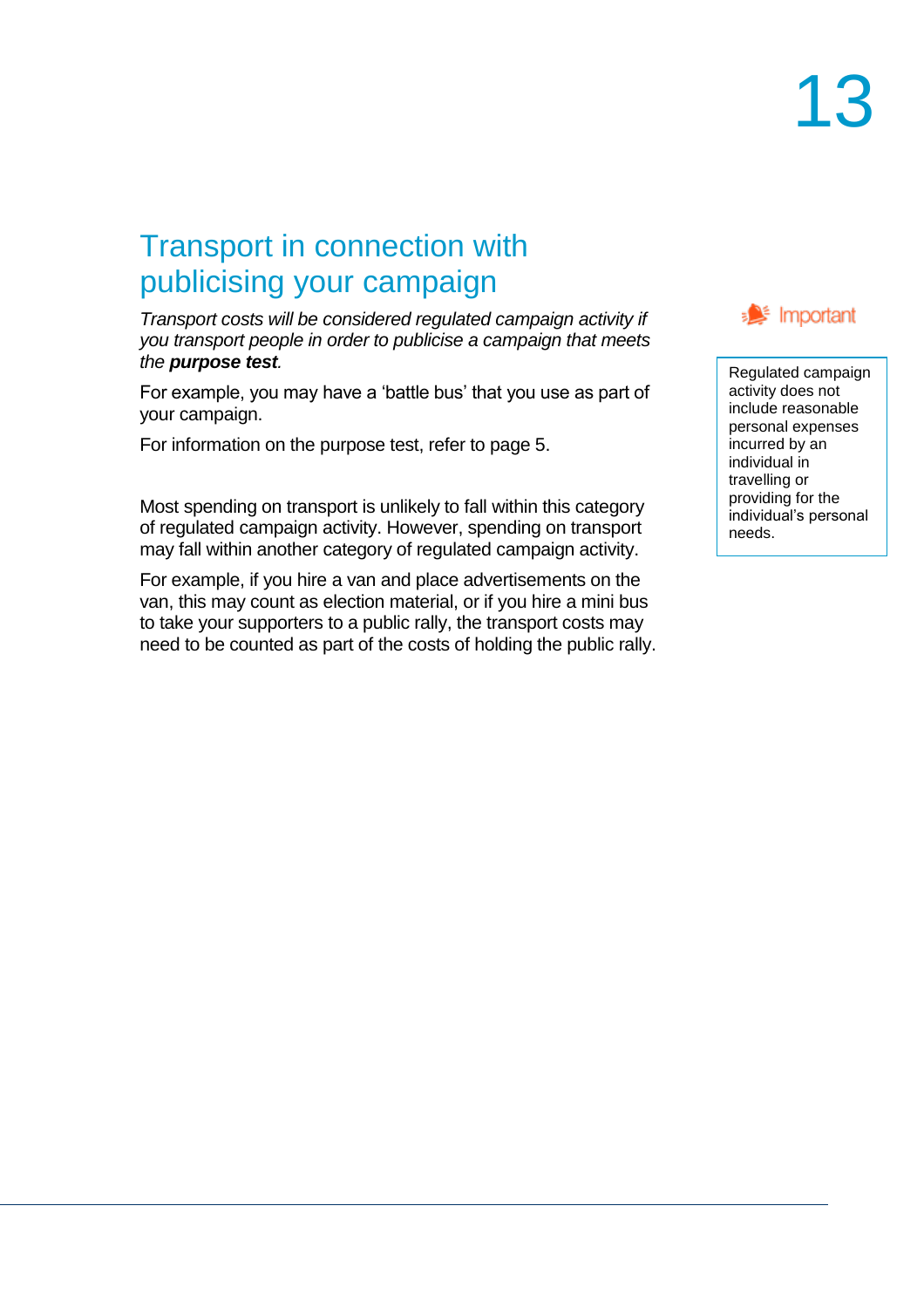## 14

## Public rallies and events

*A rally or event will be considered regulated campaign activity if it meets the purpose test and the public test.*

For information on the purpose test, refer to page 5.

#### **The public test**

Generally a rally or event held during the regulated period will meet the **public test** if:

- the public, or a section of the public, are invited or allowed to attend the rally or event (including by way of payment of a fee) or
- the rally or event can be seen or heard by members of the public, or a section of the public.

For example, if your organisation holds a members-only rally in a town square, or a march through a busy town centre, it will meet the **public test** because members of the public can see the rally (even if only members of your organisation are taking part in the rally).

If you hold a rally or event indoors, it will meet the **public test** if you have promoted the rally or event to members of the public or a section of it, for example, by promoting it through advertisements in the newspaper and leafleting.

#### **What rallies and events are not regulated?**

Public rallies and events are not regulated if they are:

- your organisation's annual conference
- a public procession or protest meeting in Northern Ireland, where notice has been given under the Public Processions (Northern Ireland) Act 1998
- indoor events that are only open to your members and no media have been invited or
- 'hustings' that would not reasonably be regarded as intended to promote or oppose particular parties or categories of candidate



Hustings may be considered a public event if they are run in such a way that promotes or opposes a particular party or candidate or categories of candidate. This may occur, for example, if you only invite candidates who hold or do not hold particular views.

For more information on hustings see this document: [Elections May 2016:](http://www.electoralcommission.org.uk/__data/assets/pdf_file/0007/193075/Elections-May-2016-Hustings.pdf)  **[Hustings](http://www.electoralcommission.org.uk/__data/assets/pdf_file/0007/193075/Elections-May-2016-Hustings.pdf)**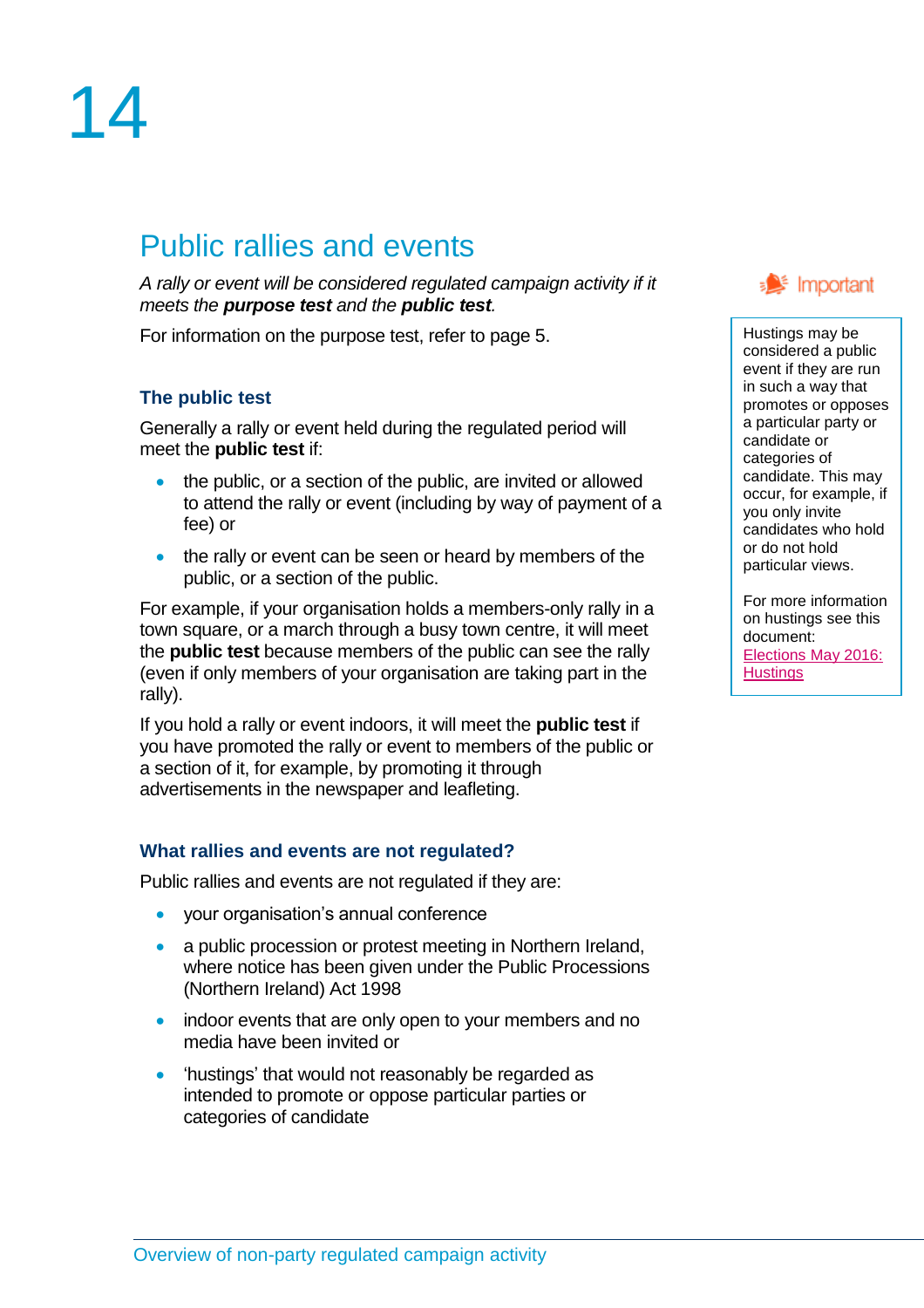### What isn't included in campaign spending?

Spending on the following activities is not covered by the rules on non-party campaigning:

- material that you send to your members or committed supporters
- volunteer time, including time spent by your staff that you do not pay them for
- people's travel or personal expenses linked to the campaign if you do not reimburse them
- anything (except adverts) appearing in a newspaper or on a licensed broadcast channel
- annual conferences
- public processions or protest meetings in Northern Ireland, where notice has been given under the Public Processions (Northern Ireland) Act 1998
- providing security at a public rally or public event
- translating material from English to Welsh or vice versa
- reasonable costs incurred that are attributable to an individual's disability
- anything that counts as campaign spending by a registered political party or a candidate unless it is caught by the rules on targeted spending
- More information on targeted spending can be found in our guidance [UK Parliamentary general election 2015: Targeted](http://www.electoralcommission.org.uk/__data/assets/pdf_file/0003/169194/fs-target-spending-parties-ukpge-2015.pdf)  [spending in support of a political party](http://www.electoralcommission.org.uk/__data/assets/pdf_file/0003/169194/fs-target-spending-parties-ukpge-2015.pdf) and [Managing non](http://www.electoralcommission.org.uk/_media/guidance/non-party-campaigners/english-versions/May-2016-Managing-non-party-campaign-spending.pdf)party [campaign](http://www.electoralcommission.org.uk/_media/guidance/non-party-campaigners/english-versions/May-2016-Managing-non-party-campaign-spending.pdf) spending.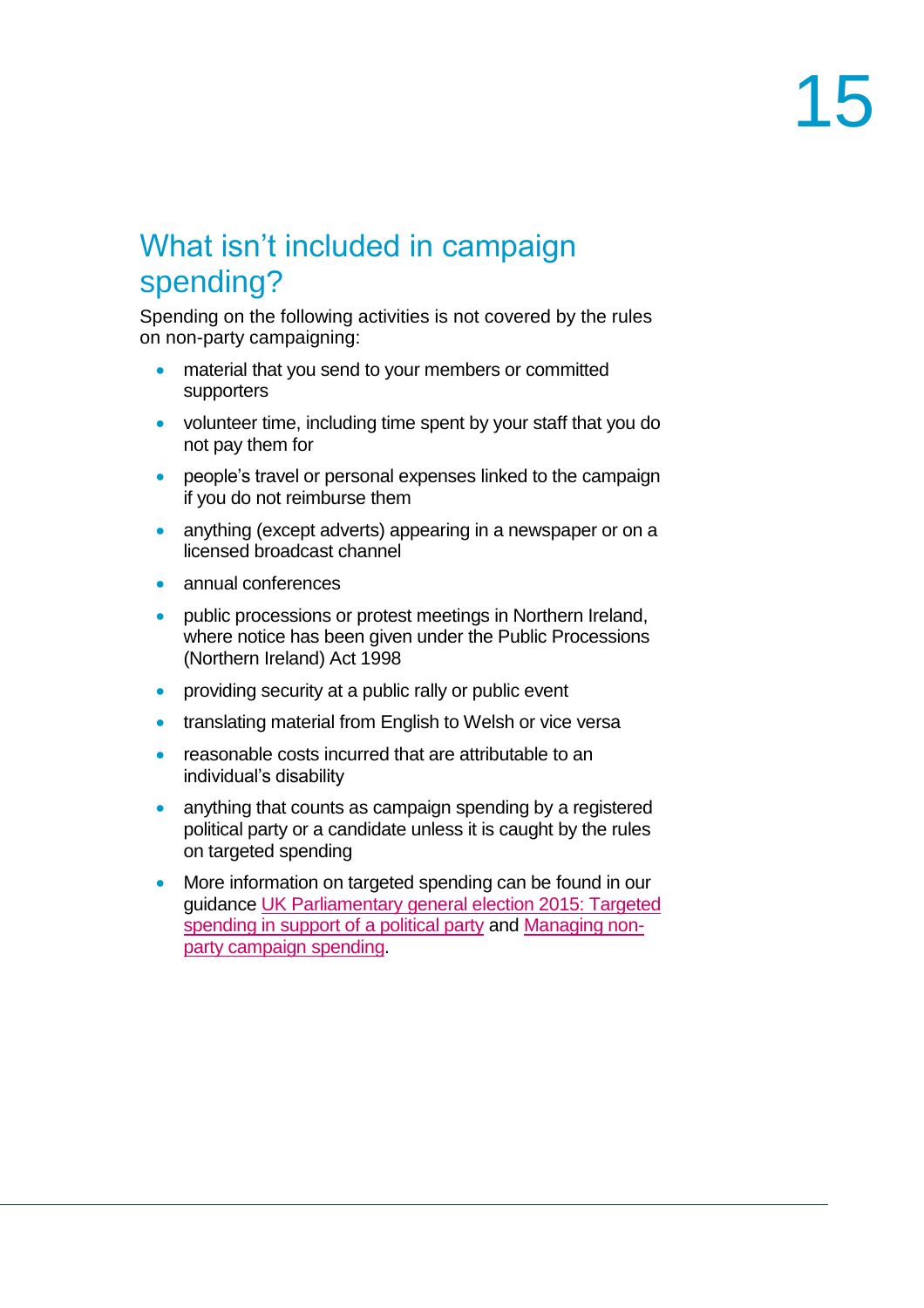# 16

## Applying the purpose test to different types of campaigns

## Campaigning on policies or issues

During a regulated period, you may wish to spend money on campaigning to promote or oppose a particular policy or issue.

Your primary purpose in campaigning might be to change political parties' or candidates' views on a policy or issue. However, if a policy or issue is so publicly and closely linked to a particular political party or parties, or to a category of candidates, that it is reasonable to regard campaigning for or against the policy or issue as intended to influence who voters vote for, then the campaign will meet the **purpose test**.

Many campaigns on a policy or issue will **not** meet the purpose test if the policy or issue in question is not publicly and closely associated with a particular party or parties, or category of candidates.

If you are undertaking a campaign on a policy or issue, you should consider the factors set on pages 17-18.

#### Policies that you have been campaigning on that are later adopted by a political party

Sometimes, a political party may publicly adopt policies that you are already campaigning for.

If your campaign was not previously regulated, your subsequent campaign activity is unlikely to become regulated campaign activity simply because a party has changed its position. However, it may become regulated campaign activity if, for example, you:

- publicise the political party's support in your subsequent campaigning, or
- alter or increase your campaigning activity on the policy as a result of their support.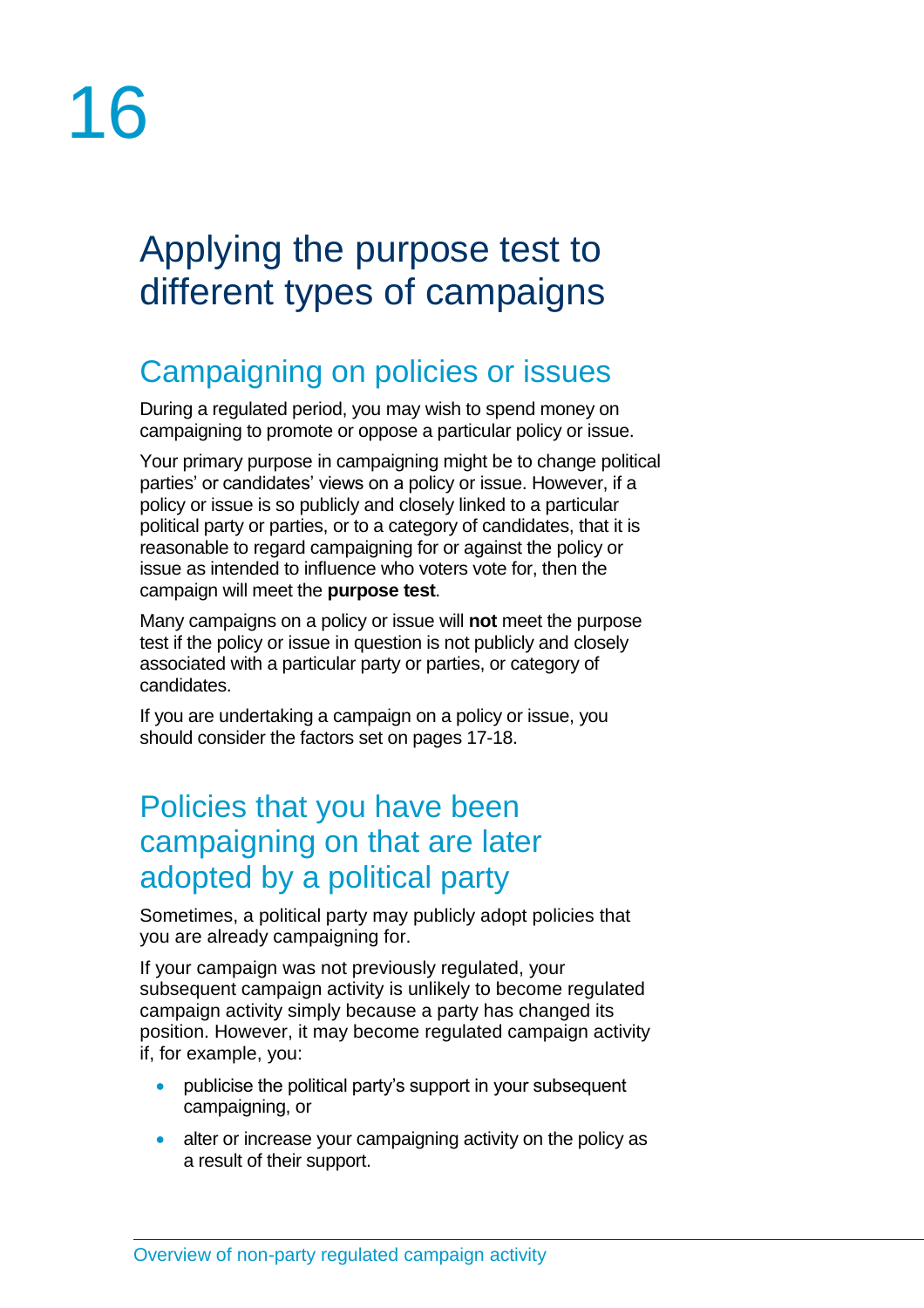### Campaigning for or against government legislation

During a regulated period, you may wish to undertake campaign activity aimed at supporting or opposing proposed government legislation.

Provided that your campaign activity is clearly aimed at supporting or opposing the proposed legislation of the government of the day, and not the proposed policies that the party or parties in government will take to the election, your campaign activity will generally not be regulated.

However, if your campaign can reasonably be regarded as intended to influence who voters vote for at the election as well as supporting or opposing the legislation, it will be considered regulated campaign activity.

#### **Example**

During a regulated period in the run-up to an election, the government introduces a Bill into Parliament that your organisation opposes.

Your organisation decides to hold a press conference and hands out leaflets to the public to try and ensure that the Bill does not become law.

In determining whether your campaign activities during a regulated period will be regulated campaign activity, you should consider:

#### **Tone.**

If your campaign focuses on why the Bill should not become law, it is less likely to be regulated campaign activity.

If your campaign focuses particularly on the political parties, or members of the parties, that support or do not support the Bill, it is more likely to be regulated campaign activity.

If your campaign also argues that people should not support the party or parties in government at the election, it is more likely to be regulated campaign activity.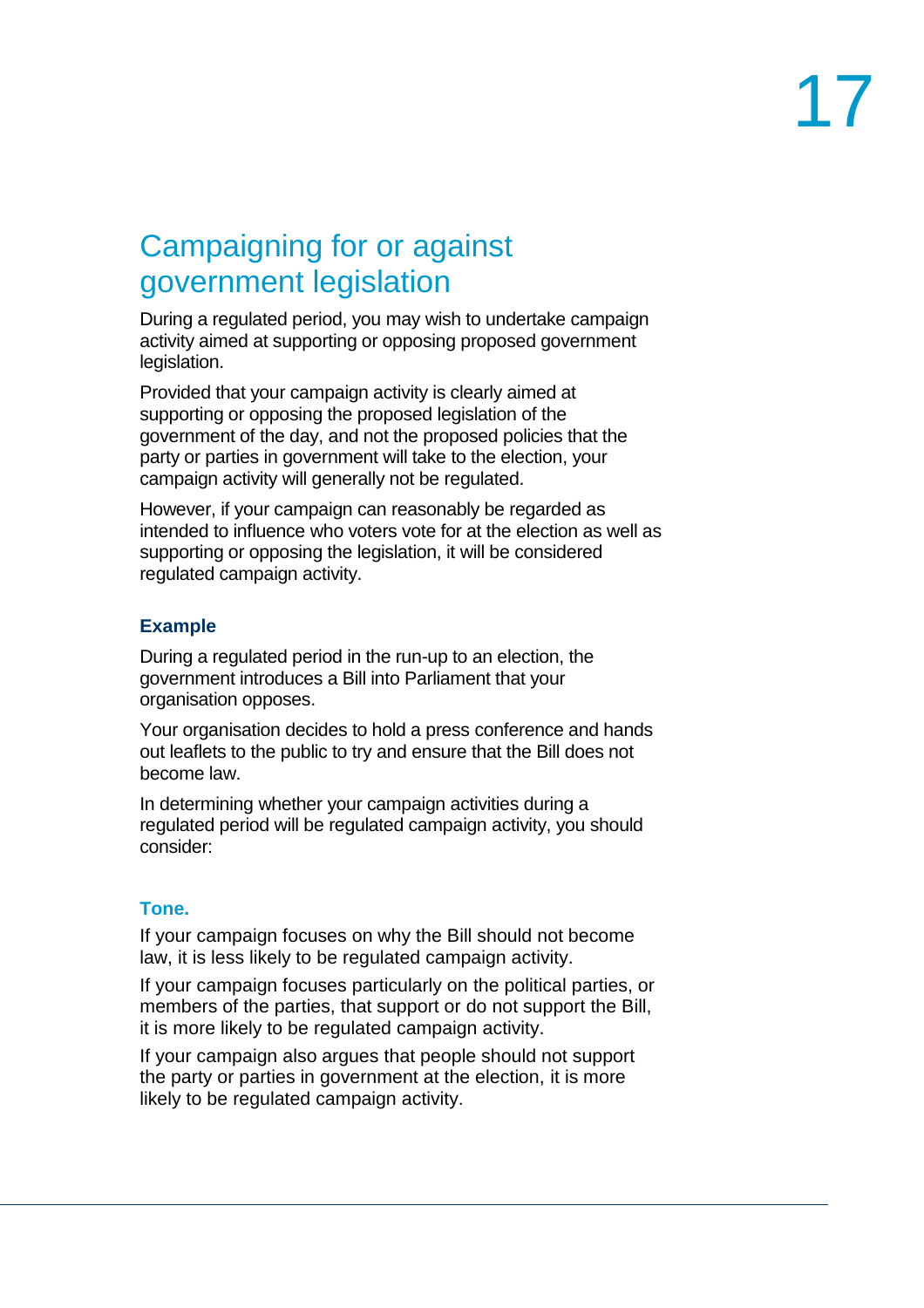#### **Context and timing.**

If your campaign has been timed to coincide with Parliamentary debates on the Bill, it is less likely to be regulated campaign activity.

If you continue your campaign after the Bill has passed into law – and there is an upcoming election with parties or candidates standing on whether the law should be kept or repealed - your campaign is more likely to be regulated campaign activity.

#### **Your call to action.**

If you are asking members of the public to lobby their MP to oppose the Bill, it is less likely to be regulated campaign activity.

If you are asking members of the public to vote for particular parties or categories of candidates at an upcoming election because of their position on the Bill, this will be regulated campaign activity.

#### **How a reasonable person would see your activity.**

If a reasonable person would regard the aim of your campaign is stopping the Bill by lobbying MPs to vote a certain way in Parliament, it is less likely to be regulated campaign activity.

If a reasonable person would regard the aim of your campaign is to encourage voters to vote against the party or candidates who supported the Bill, it is more likely to be regulated campaign activity.

To see more examples of how the rules apply, see our factsheets on [Common campaigning techniques.](http://www.electoralcommission.org.uk/i-am-a/party-or-campaigner/non-party-campaigners)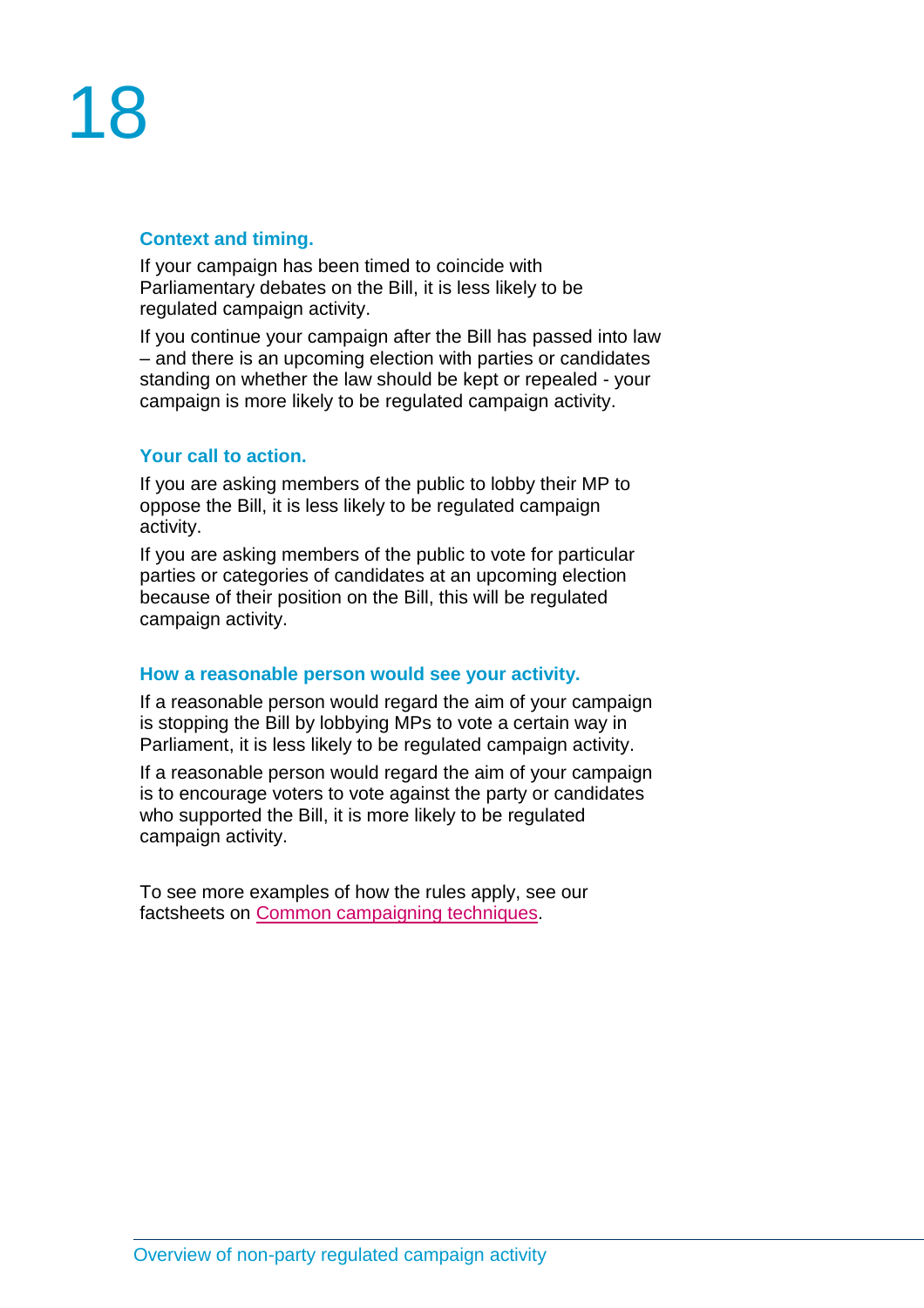## Providing information to voters

You may wish to provide information to voters about the general policies and positions of the various parties that are standing for election.

Information given to voters about the policy positions of political parties will not generally be considered regulated campaign material if:

- the tone and content of the information is factual, neutral and unbiased and you do not suggest that the parties' policies should be supported or opposed and
- you provide information about all parties standing in the election, or you have objective reasons for not providing information about the policies of one or more parties

Objective reasons may include the national prominence of the parties or recent election results. It does not include subjective reasons such as your views about the policies of the party